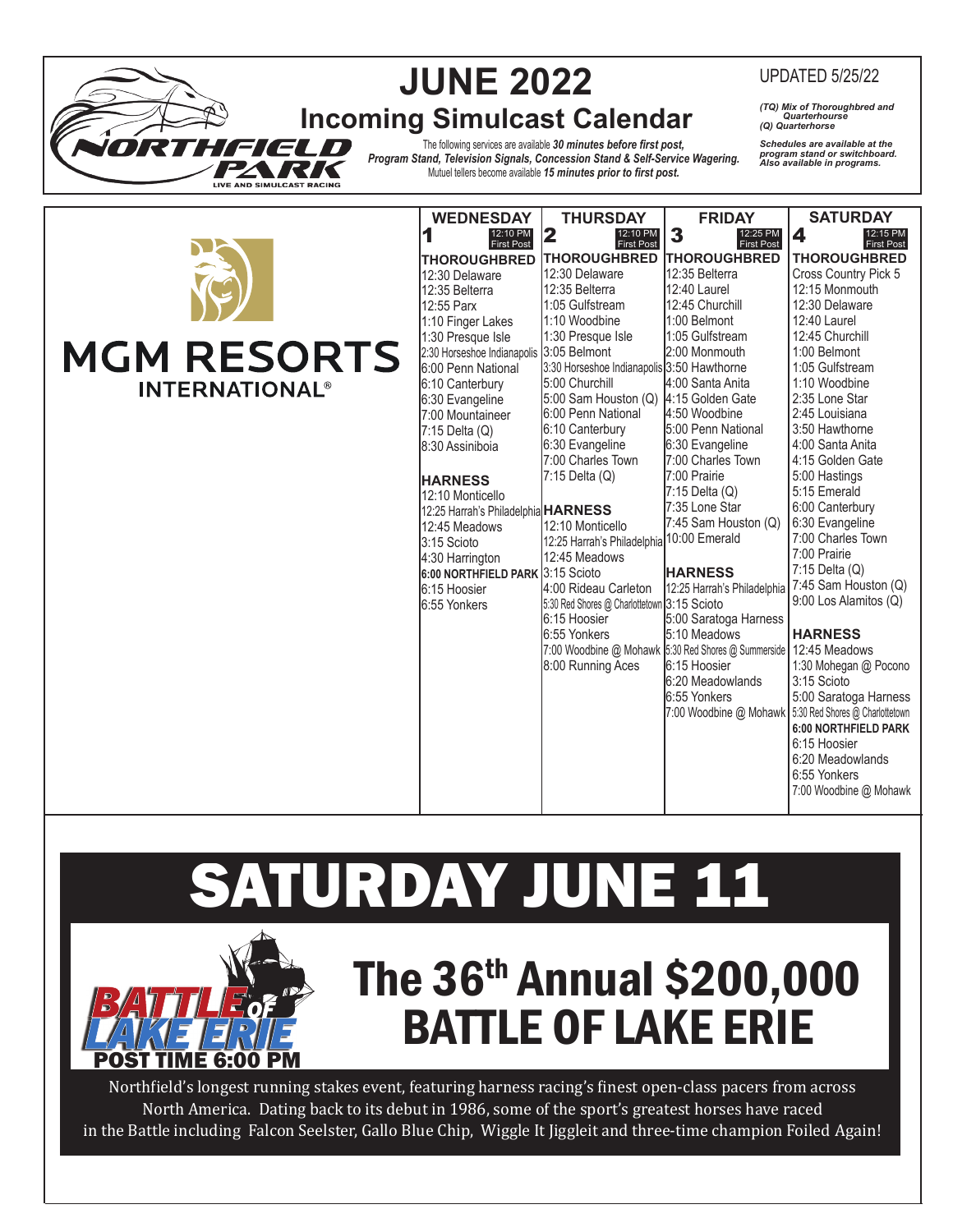|                                               |                                                         |                                             | <b>JUNE 2022</b>                                                             |                                                                    |                                              | UPDATED 5/25/22<br>(TQ) Mix of Thoroughbred and<br>Quarterhourse<br>(Q) Quarterhorse           |
|-----------------------------------------------|---------------------------------------------------------|---------------------------------------------|------------------------------------------------------------------------------|--------------------------------------------------------------------|----------------------------------------------|------------------------------------------------------------------------------------------------|
|                                               |                                                         |                                             | <b>Incoming Simulcast Calendar</b>                                           |                                                                    |                                              | Schedules are available at the<br>program stand or switchboard.<br>Also available in programs. |
|                                               | e (e u d                                                |                                             | Program Stand, Television Signals, Concession Stand & Self-Service Wagering. | The following services are available 30 minutes before first post, |                                              |                                                                                                |
|                                               | <b>LIVE AND SIMULCAST RACING</b>                        |                                             |                                                                              | Mutuel tellers become available 15 minutes prior to first post.    |                                              |                                                                                                |
|                                               |                                                         |                                             |                                                                              |                                                                    |                                              |                                                                                                |
| <b>SUNDAY</b><br>12:00 PM                     | <b>MONDAY</b><br>12:00 PM                               | <b>TUESDAY</b><br>12:10 PM                  | <b>WEDNESDAY</b><br>12:10 PM                                                 | <b>THURSDAY</b><br>12:10 PM                                        | <b>FRIDAY</b><br>12:25 PM                    | <b>SATURDAY</b><br>11:30 AM                                                                    |
| 5<br><b>First Post</b>                        | 6<br><b>First Post</b>                                  | 7<br><b>First Post</b>                      | 8<br><b>First Post</b>                                                       | 9<br><b>First Post</b>                                             | 10<br><b>First Post</b>                      | 11<br><b>First Post</b>                                                                        |
| <b>THOROUGHBRED</b>                           | <b>THOROUGHBRED</b>                                     | <b>THOROUGHBRED</b><br>12:55 Parx           | <b>THOROUGHBRED</b>                                                          | <b>THOROUGHBRED</b>                                                | <b>THOROUGHBRED</b>                          | <b>THOROUGHBRED</b>                                                                            |
| 12:15 Monmouth<br>12:40 Laurel                | 12:55 Parx<br>1:10 Finger Lakes                         | 1:10 Finger Lakes                           | 12:30 Delaware<br>12:35 Belterra                                             | 12:30 Delaware<br>12:35 Belterra                                   | <b>Belmont Advanced</b>                      | <b>Belmont Day</b>                                                                             |
| 12:45 Churchill                               | 1:30 Presque Isle                                       | 1:30 Presque Isle                           | 12:45 Churchill                                                              | 1:05 Gulfstream                                                    | Wagering<br>12:30 Delaware                   | Cross Country Pick 5<br>11:20 Belmont                                                          |
| 1:00 Belmont                                  | 4:05 Louisiana                                          | 2:30 Horseshoe Indianapolis                 | 1:10 Finger Lakes                                                            | 1:10 Woodbine                                                      | 12:35 Belterra                               | 12:05 Parx                                                                                     |
| 1:05 Gulfstream                               | 5:00 Prairie                                            | 4:05 Fort Erie                              | 1:30 Presque Isle                                                            | 1:30 Presque Isle                                                  | 12:40 Laurel                                 | 12:15 Monmouth                                                                                 |
| 1:10 Woodbine                                 | 7:00 Mountaineer                                        | 4:05 Louisiana                              | 2:30 Horseshoe Indianapolis                                                  | 3:05 Belmont                                                       | 12:45 Churchill                              | 12:30 Delaware                                                                                 |
| 2:00 Canterbury                               | 8:30 Assiniboia                                         | 7:00 Mountaineer                            | 6:10 Canterbury                                                              | 3:30 Horseshoe Indianapolis   12:50 Belmont                        |                                              | 12:35 Belterra                                                                                 |
| 2:35 Lone Star                                |                                                         | 8:30 Assiniboia                             | 6:30 Evangeline                                                              | 5:00 Churchill                                                     | 1:05 Gulfstream                              | 12:40 Laurel                                                                                   |
| 2:45 Louisiana                                | <b>HARNESS</b>                                          |                                             | 7:00 Mountaineer                                                             | 5:00 Sam Houston (Q)                                               | 2:00 Monmouth                                | 12:45 Churchill                                                                                |
| 4:00 Santa Anita                              | 12:00 Saratoga Harness                                  | <b>HARNESS</b>                              | 7:15 Delta (Q)                                                               | 6:00 Penn National                                                 | 3:50 Hawthorne                               | 1:05 Gulfstream                                                                                |
| 4:15 Golden Gate                              | 12:10 Monticello                                        | 12:10 Monticello                            |                                                                              | 6:10 Canterbury                                                    | 4:00 Santa Anita                             | 1:10 Woodbine                                                                                  |
| 5:00 Hastings                                 | 1:30 Mohegan @ Pocono   1:30 Mohegan @ Pocono   HARNESS |                                             |                                                                              | 6:30 Evangeline                                                    | 4:15 Golden Gate                             | 2:00 Penn National                                                                             |
| 5:00 Prairie                                  | 4:00 Oak Grove                                          | 3:15 Scioto                                 | 12:10 Monticello                                                             | 7:00 Charles Town                                                  | 4:50 Woodbine                                | 2:00 Sam Houston (Q)                                                                           |
| 5:15 Emerald                                  | 4:30 Harrington                                         | 4:00 Oak Grove                              | 12:25 Harrah's Philadelphia                                                  | 7:15 Delta (Q)                                                     | 6:00 Penn National                           | 2:35 Lone Star                                                                                 |
| 7:00 Mountaineer                              | 6:00 NORTHFIELD PARK                                    | 4:30 Harrington                             | 12:45 Meadows                                                                | 7:35 Lone Star                                                     | 6:30 Evangeline                              | 2:45 Louisiana                                                                                 |
| 8:00 Los Alamitos (Q)                         | 6:30 Grand River                                        | 6:15 Hoosier                                | 3:15 Scioto                                                                  |                                                                    | 7:00 Charles Town                            | 3:50 Hawthorne                                                                                 |
|                                               | 6:55 Yonkers                                            | 6:55 Yonkers                                | 4:30 Harrington                                                              | <b>HARNESS</b>                                                     | 7:00 Prairie<br>7:15 Delta (Q)               | 4:00 Santa Anita<br>4:15 Golden Gate                                                           |
| <b>HARNESS</b>                                | 7:00 Woodbine @ Mohawk                                  | 7:00 Woodbine @ Mohawk 6:00 NORTHFIELD PARK | 6:15 Hoosier                                                                 | 12:10 Monticello<br>12:25 Harrah's Philadelphia                    | 7:35 Lone Star                               | 5:00 Hastings                                                                                  |
| 12:00 Saratoga Harness 7:05 Ocean             |                                                         | 7:15 Georgian<br>8:00 Running Aces          | 6:30 Grand River                                                             | 12:45 Meadows                                                      | 7:45 Sam Houston (Q)                         | 5:00 Horseshoe Indianapolis                                                                    |
| 12:40 Harrah's Philadelphia<br>4:00 Oak Grove |                                                         |                                             | 7:05 Ocean                                                                   | 3:15 Scioto                                                        | 10:00 Emerald                                | 5:15 Emerald                                                                                   |
| 5:00 Mohegan @ Pocono                         |                                                         |                                             |                                                                              | 4:00 Rideau Carleton                                               |                                              | 6:00 Canterbury                                                                                |
| 6:00 NORTHFIELD PARK                          |                                                         |                                             |                                                                              | 5:30 Red Shores @ Charlottetown                                    | <b>HARNESS</b>                               | 6:30 Evangeline                                                                                |
| 6:00 Georgian                                 |                                                         |                                             |                                                                              | 6:15 Hoosier                                                       | 12:25 Harrah's Philadelphia                  | 7:00 Charles Town                                                                              |
| 6:30 Rideau Carleton                          |                                                         |                                             |                                                                              | 6:55 Yonkers                                                       | 3:15 Scioto                                  | 7:00 Prairie                                                                                   |
| 7:05 Ocean                                    |                                                         |                                             |                                                                              |                                                                    | 7:00 Woodbine @ Mohawk 5:00 Saratoga Harness | 7:15 Delta (Q)                                                                                 |
| 8:00 Running Aces                             |                                                         |                                             |                                                                              | 8:00 Running Aces                                                  | 5:10 Meadows                                 | 9:00 Los Alamitos (Q)                                                                          |
|                                               |                                                         |                                             |                                                                              |                                                                    | 5:30 Red Shores @ Summerside                 |                                                                                                |
|                                               |                                                         |                                             |                                                                              |                                                                    | 6:15 Hoosier                                 | <b>HARNESS</b>                                                                                 |
|                                               |                                                         |                                             |                                                                              |                                                                    | 6:20 Meadowlands                             | <b>Battle of Lake Erie</b>                                                                     |
|                                               |                                                         |                                             |                                                                              |                                                                    | 6:55 Yonkers                                 | 11:30 Meadows                                                                                  |
|                                               |                                                         |                                             |                                                                              |                                                                    |                                              | 7:00 Woodbine @ Mohawk 1:30 Mohegan @ Pocono                                                   |
|                                               |                                                         |                                             |                                                                              |                                                                    |                                              | 3:15 Scioto                                                                                    |
|                                               |                                                         |                                             |                                                                              |                                                                    |                                              | 5:00 Saratoga Harness                                                                          |
|                                               |                                                         |                                             |                                                                              |                                                                    |                                              | 5:30 Red Shores @ Charlottetown                                                                |
|                                               |                                                         |                                             |                                                                              |                                                                    |                                              | 6:00 NORTHFIELD PARK<br>6:20 Meadowlands                                                       |
|                                               |                                                         |                                             |                                                                              |                                                                    |                                              | 6:55 Yonkers                                                                                   |
|                                               |                                                         |                                             |                                                                              |                                                                    |                                              | 7:00 Woodbine @ Mohawk                                                                         |
|                                               |                                                         |                                             |                                                                              |                                                                    |                                              | 7:20 Hoosier                                                                                   |
|                                               |                                                         |                                             |                                                                              |                                                                    |                                              |                                                                                                |
|                                               |                                                         |                                             |                                                                              |                                                                    |                                              |                                                                                                |
|                                               |                                                         |                                             |                                                                              |                                                                    |                                              |                                                                                                |



## WAGER THE ENTIRE BELMONT CARD! SATURDAY, JUNE 11

Doors Open 10:30 AM - Post Time is 11:20 AM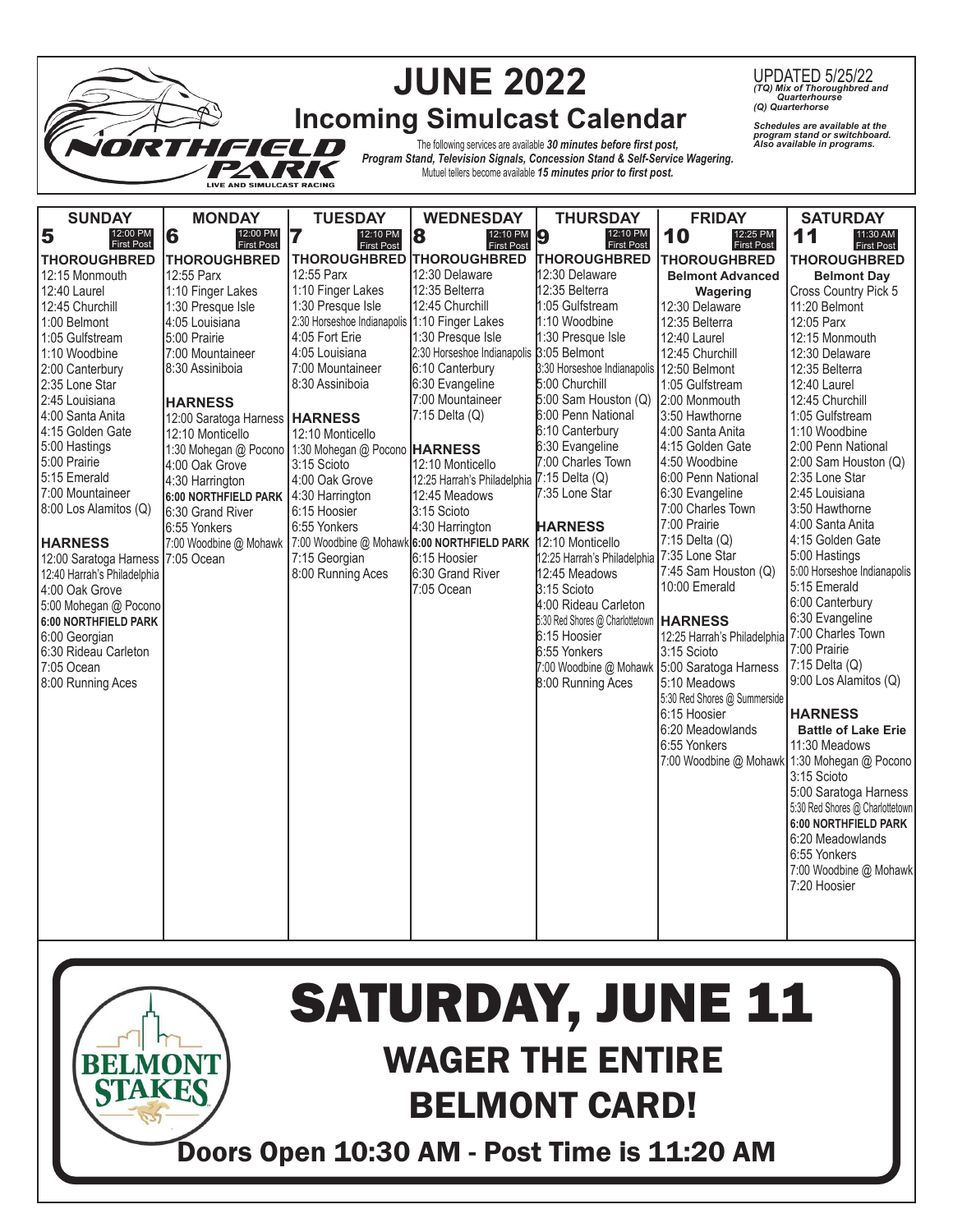|                                                                                                                                                                                                                                                                                                                                                                                                                                                                                                            |                                                                                                                                                                                                                                                                                                                                                                                                                                                       |                                                                                                                                                                                                                                                                                                                                                                                           | <b>JUNE 2022</b>                                                                                                                                                                                                                                                                                                                                                                                                                             | <b>Incoming Simulcast Calendar</b>                                                                                                                                                                                                                                                                                                                                                                                                                                                                                                                                                    |                                                                                                                                                                                                                                                                                                                                                                                                                                                                                                                                 | <b>UPDATED 5/25/22</b><br>(TQ) Mix of Thoroughbred and<br>Quarterhourse<br>(Q) Quarterhorse                                                                                                                                                                                                                                                                                                                                                                                                                                                                                                                                                                                       |  |
|------------------------------------------------------------------------------------------------------------------------------------------------------------------------------------------------------------------------------------------------------------------------------------------------------------------------------------------------------------------------------------------------------------------------------------------------------------------------------------------------------------|-------------------------------------------------------------------------------------------------------------------------------------------------------------------------------------------------------------------------------------------------------------------------------------------------------------------------------------------------------------------------------------------------------------------------------------------------------|-------------------------------------------------------------------------------------------------------------------------------------------------------------------------------------------------------------------------------------------------------------------------------------------------------------------------------------------------------------------------------------------|----------------------------------------------------------------------------------------------------------------------------------------------------------------------------------------------------------------------------------------------------------------------------------------------------------------------------------------------------------------------------------------------------------------------------------------------|---------------------------------------------------------------------------------------------------------------------------------------------------------------------------------------------------------------------------------------------------------------------------------------------------------------------------------------------------------------------------------------------------------------------------------------------------------------------------------------------------------------------------------------------------------------------------------------|---------------------------------------------------------------------------------------------------------------------------------------------------------------------------------------------------------------------------------------------------------------------------------------------------------------------------------------------------------------------------------------------------------------------------------------------------------------------------------------------------------------------------------|-----------------------------------------------------------------------------------------------------------------------------------------------------------------------------------------------------------------------------------------------------------------------------------------------------------------------------------------------------------------------------------------------------------------------------------------------------------------------------------------------------------------------------------------------------------------------------------------------------------------------------------------------------------------------------------|--|
| Schedules are available at the<br>program stand or switchboard.<br>Also available in programs.<br>The following services are available 30 minutes before first post,<br>2 (200<br>Program Stand, Television Signals, Concession Stand & Self-Service Wagering.<br>Mutuel tellers become available 15 minutes prior to first post.<br>LIVE AND SIMULCAST RACING                                                                                                                                             |                                                                                                                                                                                                                                                                                                                                                                                                                                                       |                                                                                                                                                                                                                                                                                                                                                                                           |                                                                                                                                                                                                                                                                                                                                                                                                                                              |                                                                                                                                                                                                                                                                                                                                                                                                                                                                                                                                                                                       |                                                                                                                                                                                                                                                                                                                                                                                                                                                                                                                                 |                                                                                                                                                                                                                                                                                                                                                                                                                                                                                                                                                                                                                                                                                   |  |
| <b>SUNDAY</b><br>12<br>12:00 PM<br><b>First Post</b><br><b>THOROUGHBRED</b>                                                                                                                                                                                                                                                                                                                                                                                                                                | <b>MONDAY</b><br>12:00 PM<br>13<br><b>First Post</b><br><b>THOROUGHBRED</b>                                                                                                                                                                                                                                                                                                                                                                           | <b>TUESDAY</b><br>14<br>12:10 PM<br><b>First Post</b><br><b>THOROUGHBRED</b>                                                                                                                                                                                                                                                                                                              | <b>WEDNESDAY</b><br>12:10 PM<br>15<br><b>First Post</b><br><b>THOROUGHBRED</b>                                                                                                                                                                                                                                                                                                                                                               | <b>THURSDAY</b><br>12:10 PM<br>16<br><b>First Post</b><br>THOROUGHBRED                                                                                                                                                                                                                                                                                                                                                                                                                                                                                                                | <b>FRIDAY</b><br>12:25 PM<br>17<br><b>First Post</b><br><b>THOROUGHBRED</b>                                                                                                                                                                                                                                                                                                                                                                                                                                                     | <b>SATURDAY</b><br>18<br>12:15 PM<br><b>First Post</b><br><b>THOROUGHBRED</b>                                                                                                                                                                                                                                                                                                                                                                                                                                                                                                                                                                                                     |  |
| 12:15 Monmouth<br>12:40 Laurel<br>12:45 Churchill<br>1:00 Belmont<br>1:05 Gulfstream<br>1:10 Woodbine<br>2:00 Canterbury<br>2:35 Lone Star<br>2:45 Louisiana<br>4:00 Santa Anita<br>4:15 Golden Gate<br>5:00 Hastings<br>5:00 Prairie<br>5:15 Emerald<br>7:00 Mountaineer<br>8:00 Los Alamitos (Q)<br><b>HARNESS</b><br>12:00 Saratoga Harness 6:55 Yonkers<br>4:00 Oak Grove<br>5:00 Mohegan @ Pocono<br>6:00 NORTHFIELD PARK<br>6:00 Georgian<br>6:30 Rideau Carleton<br>7:05 Ocean<br>8:00 Running Aces | 12:55 Parx<br>1:05 Fort Erie<br>1:10 Finger Lakes<br>1:30 Presque Isle<br>4:05 Louisiana<br>5:00 Prairie<br>7:00 Mountaineer<br>8:30 Assiniboia<br><b>HARNESS</b><br>12:00 Saratoga Harness 12:10 Monticello<br>12:10 Monticello<br>1:30 Mohegan @ Pocono 3:15 Scioto<br>4:00 Oak Grove<br>4:30 Harrington<br>6:00 NORTHFIELD PARK 6:15 Hoosier<br>6:30 Grand River<br>12:40 Harrah's Philadelphia 7:00 Woodbine @ Mohawk 7:15 Georgian<br>7:05 Ocean | 12:35 Belterra<br>12:55 Parx<br>1:10 Finger Lakes<br>1:30 Presque Isle<br>2:30 Horseshoe Indianapolis 2:30 Horseshoe Indianapolis 1:10 Finger Lakes<br>4:05 Fort Erie<br>4:05 Louisiana<br>7:00 Mountaineer<br>8:30 Assiniboia<br><b>HARNESS</b><br>1:30 Mohegan @ Pocono<br>4:00 Oak Grove<br>4:30 Harrington<br>6:55 Yonkers<br>7:00 Woodbine @ Mohawk 3:15 Scioto<br>8:00 Running Aces | 12:30 Delaware<br>12:35 Belterra<br>12:45 Churchill<br>12:55 Parx<br>1:30 Presque Isle<br>2:30 Horseshoe Indianapolis 5:00 Churchill<br>6:00 Penn National<br>6:10 Canterbury<br>6:30 Evangeline<br>7:00 Mountaineer<br>7:15 Delta (Q)<br>8:30 Assiniboia<br><b>HARNESS</b><br>12:10 Monticello<br>12:25 Harrah's Philadelphia<br>12:45 Meadows<br>4:30 Harrington<br>6:00 NORTHFIELD PARK<br>6:15 Hoosier<br>6:30 Grand River<br>7:05 Ocean | 12:30 Delaware<br>12:35 Belterra<br>1:10 Woodbine<br>1:30 Presque Isle<br>3:05 Belmont<br>3:30 Horseshoe Indianapolis <sup>1:05</sup> Gulfstream<br>5:00 Sam Houston (Q)<br>6:00 Penn National<br>6:10 Canterbury<br>6:30 Evangeline<br>7:00 Charles Town<br>7:15 Delta (Q)<br>7:35 Lone Star<br><b>HARNESS</b><br>12:10 Monticello<br>12:25 Harrah's Philadelphia<br>12:45 Meadows<br>3:15 Scioto<br>4:00 Rideau Carleton<br>5:30 Red Shores @ Charlottetown 12:25 Harrah's Philadelphia<br>6:15 Hoosier<br>6:55 Yonkers<br>7:00 Woodbine @ Mohawk 5:10 Meadows<br>8:00 Running Aces | 12:30 Delaware<br>12:35 Belterra<br>12:40 Laurel<br>12:45 Churchill<br>1:00 Belmont<br>2:00 Monmouth<br>3:50 Hawthorne<br>4:00 Santa Anita<br>4:50 Woodbine<br>5:15 Pleasanton (CA) Fair<br>6:00 Penn National<br>6:30 Evangeline<br>7:00 Charles Town<br>7:00 Prairie<br>$7:15$ Delta $(Q)$<br>7:35 Lone Star<br>7:45 Sam Houston (Q)<br>10:00 Emerald<br><b>HARNESS</b><br>3:15 Scioto<br>5:00 Saratoga Harness<br>5:30 Red Shores @ Summerside<br>6:15 Hoosier<br>6:20 Meadowlands<br>6:55 Yonkers<br>7:00 Woodbine @ Mohawk | Cross Country Pick 5<br>12:15 Monmouth<br>12:30 Delaware<br>12:40 Laurel<br>1:00 Belmont<br>1:05 Gulfstream<br>1:10 Woodbine<br>2:35 Lone Star<br>2:45 Louisiana<br>3:50 Hawthorne<br>4:00 Santa Anita<br>4:45 Pleasanton (CA) Fair<br>5:00 Hastings<br>5:15 Emerald<br>6:00 Canterbury<br>6:00 Churchill<br>6:30 Evangeline<br>7:00 Charles Town<br>7:00 Prairie<br>7:15 Delta (Q)<br>7:45 Sam Houston (Q)<br>9:00 Los Alamitos (Q)<br><b>HARNESS</b><br>12:45 Meadows<br>1:30 Mohegan @ Pocono<br>3:15 Scioto<br>5:00 Saratoga Harness<br>5:30 Red Shores @ Charlottetown<br>6:00 NORTHFIELD PARK<br>6:15 Hoosier<br>6:20 Meadowlands<br>6:30 Woodbine @ Mohawk<br>6:55 Yonkers |  |

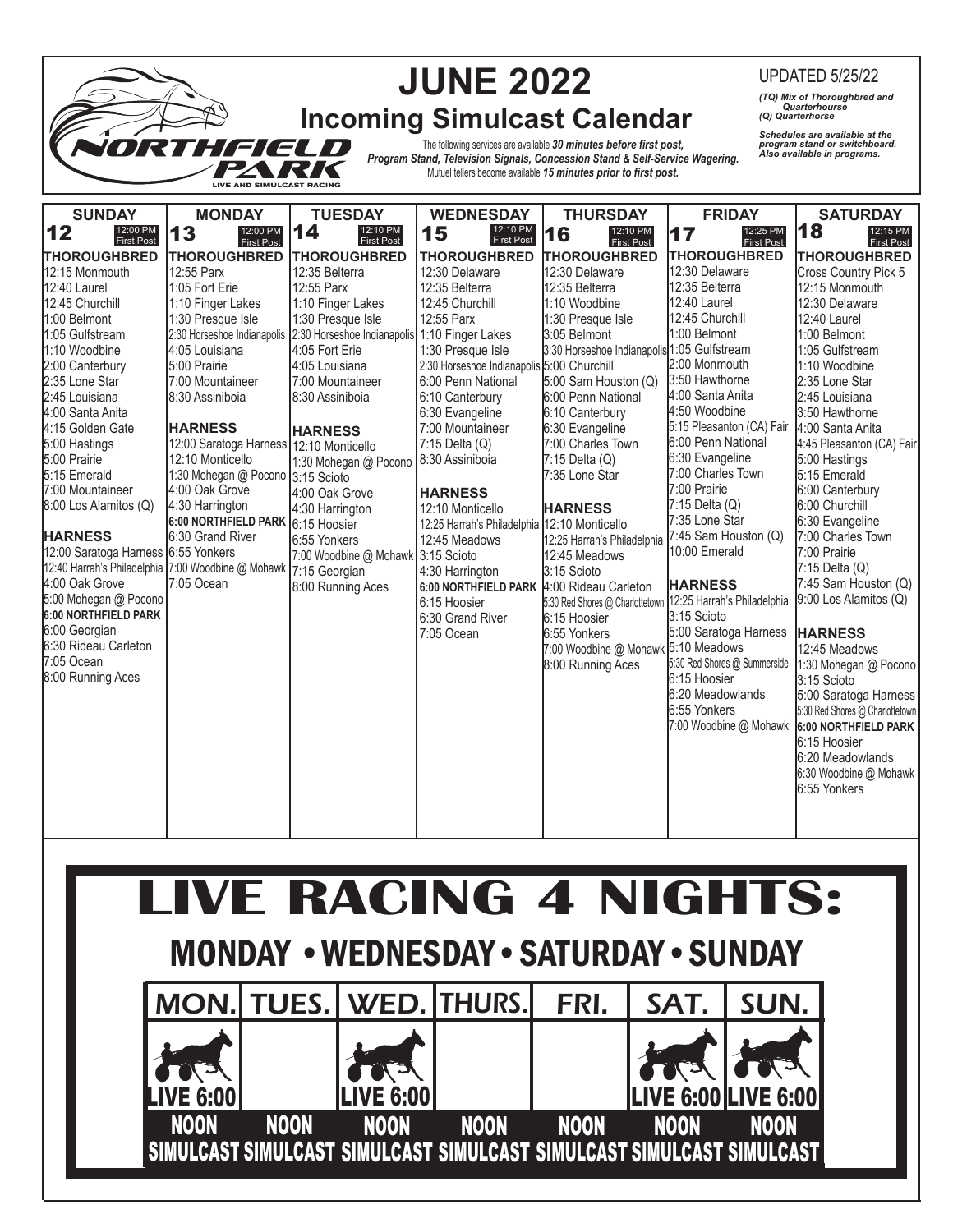|                                                                                                                                                                                                                                                                                                                                                                                                     |                                               |                                                            | <b>JUNE 2022</b>                             |                                                               |                                               | <b>UPDATED 5/25/22</b>                                            |  |
|-----------------------------------------------------------------------------------------------------------------------------------------------------------------------------------------------------------------------------------------------------------------------------------------------------------------------------------------------------------------------------------------------------|-----------------------------------------------|------------------------------------------------------------|----------------------------------------------|---------------------------------------------------------------|-----------------------------------------------|-------------------------------------------------------------------|--|
|                                                                                                                                                                                                                                                                                                                                                                                                     |                                               |                                                            |                                              |                                                               |                                               | (TQ) Mix of Thoroughbred and<br>Quarterhourse<br>(Q) Quarterhorse |  |
| <b>Incoming Simulcast Calendar</b><br>Schedules are available at the<br>The following services are available 30 minutes before first post,<br>program stand or switchboard.<br>Also available in programs.<br>ereun<br>Program Stand, Television Signals, Concession Stand & Self-Service Wagering.<br>Mutuel tellers become available 15 minutes prior to first post.<br>LIVE AND SIMULCAST RACING |                                               |                                                            |                                              |                                                               |                                               |                                                                   |  |
| <b>SUNDAY</b>                                                                                                                                                                                                                                                                                                                                                                                       | <b>MONDAY</b>                                 | <b>TUESDAY</b>                                             | <b>WEDNESDAY</b>                             | <b>THURSDAY</b>                                               | <b>FRIDAY</b>                                 | <b>SATURDAY</b>                                                   |  |
| 19<br>12:00 PM<br>First Post                                                                                                                                                                                                                                                                                                                                                                        | 20<br>12:00 PM<br><b>First Post</b>           | $\overline{\mathbf{2}}$ 1<br>12:10 PM<br><b>First Post</b> | 22<br>12:10 PM<br><b>First Post</b>          | 12:10 PM<br>23<br><b>First Post</b>                           | 24<br>12:25 PM<br><b>First Post</b>           | 25<br>12:15 PM<br><b>First Post</b>                               |  |
| <b>THOROUGHBRED</b>                                                                                                                                                                                                                                                                                                                                                                                 | <b>THOROUGHBRED</b>                           | <b>THOROUGHBRED</b>                                        | <b>THOROUGHBRED</b>                          | <b>THOROUGHBRED</b>                                           | <b>THOROUGHBRED</b>                           | <b>THOROUGHBRED</b>                                               |  |
| 12:15 Monmouth                                                                                                                                                                                                                                                                                                                                                                                      | 12:55 Parx                                    | 12:35 Belterra                                             | 12:30 Delaware                               | 12:30 Delaware                                                | 12:30 Delaware                                | Cross Country Pick 5                                              |  |
| 12:40 Laurel                                                                                                                                                                                                                                                                                                                                                                                        | 1:10 Finger Lakes                             | 12:55 Parx                                                 | 12:35 Belterra                               | 12:35 Belterra                                                | 12:35 Belterra                                | 12:15 Monmouth                                                    |  |
| 12:45 Churchill                                                                                                                                                                                                                                                                                                                                                                                     | 1:30 Presque Isle                             | 1:10 Finger Lakes                                          | 12:45 Churchill                              | 1:10 Woodbine                                                 | 12:40 Laurel                                  | 12:30 Delaware                                                    |  |
| 1:00 Belmont                                                                                                                                                                                                                                                                                                                                                                                        | 2:30 Horseshoe Indianapolis 1:30 Presque Isle |                                                            | 1:10 Finger Lakes                            | 1:30 Presque Isle                                             | 12:45 Churchill                               | 12:40 Laurel                                                      |  |
| 1:05 Fort Erie                                                                                                                                                                                                                                                                                                                                                                                      | 4:05 Louisiana                                | 2:30 Horseshoe Indianapolis 1:30 Presque Isle              |                                              | 3:05 Belmont                                                  | 1:00 Belmont                                  | 12:45 Churchill                                                   |  |
| 1:05 Gulfstream                                                                                                                                                                                                                                                                                                                                                                                     | 5:00 Prairie (TQ)                             | 4:05 Fort Erie                                             | 2:30 Horseshoe Indianapolis                  | 3:30 Horseshoe Indianapolis 1:05 Gulfstream<br>5:00 Churchill |                                               | 12:55 Parx                                                        |  |
| 1:10 Woodbine                                                                                                                                                                                                                                                                                                                                                                                       | 7:00 Mountaineer<br>8:30 Assiniboia           | 4:05 Louisiana                                             | 6:00 Penn National<br>6:10 Canterbury        | 6:00 Penn National                                            | 2:00 Monmouth                                 | 1:00 Belmont                                                      |  |
| 2:00 Canterbury<br>2:35 Lone Star                                                                                                                                                                                                                                                                                                                                                                   |                                               | 7:00 Mountaineer<br>8:30 Assiniboia                        | 6:30 Evangeline                              | 6:10 Canterbury                                               | 3:50 Hawthorne<br>4:50 Woodbine               | 1:05 Gulfstream<br>1:10 Woodbine                                  |  |
| 2:45 Louisiana                                                                                                                                                                                                                                                                                                                                                                                      |                                               |                                                            | 7:00 Mountaineer                             | 6:30 Evangeline                                               | 5:15 Pleasanton (CA) Fair 2:35 Lone Star      |                                                                   |  |
| 3:00 Santa Anita                                                                                                                                                                                                                                                                                                                                                                                    | <b>HARNESS</b>                                |                                                            | 7:15 Delta (Q)                               | 7:00 Charles Town                                             | 6:00 Penn National                            | 2:45 Louisiana                                                    |  |
| 4:45 Pleasanton (CA) Fair 12:10 Monticello                                                                                                                                                                                                                                                                                                                                                          | 12:00 Saratoga Harness   HARNESS              | 12:10 Monticello                                           | 8:30 Assiniboia                              | 7:15 Delta (Q)                                                | 6:30 Evangeline                               | 3:50 Hawthorne                                                    |  |
| 5:00 Hastings                                                                                                                                                                                                                                                                                                                                                                                       | 1:30 Mohegan @ Pocono 1:30 Mohegan @ Pocono   |                                                            |                                              | 7:35 Lone Star                                                | 7:00 Charles Town                             | 4:00 Los Alamitos (t-bred)                                        |  |
| 5:00 Prairie (TQ)                                                                                                                                                                                                                                                                                                                                                                                   | 4:00 Oak Grove                                | 3:15 Scioto                                                | <b>HARNESS</b>                               |                                                               | 7:00 Prairie (TQ)                             | 4:45 Pleasanton (CA) Fair                                         |  |
| 5:15 Emerald                                                                                                                                                                                                                                                                                                                                                                                        | 4:30 Harrington                               | 4:00 Oak Grove                                             | 12:10 Monticello                             | <b>HARNESS</b>                                                | $7:15$ Delta $(Q)$                            | 5:00 Hastings                                                     |  |
| 7:00 Mountaineer                                                                                                                                                                                                                                                                                                                                                                                    | 6:00 NORTHFIELD PARK                          | 14:30 Harrington                                           | 12:25 Harrah's Philadelphia 12:10 Monticello |                                                               | 7:35 Lone Star                                | 5:15 Emerald                                                      |  |
| 8:00 Los Alamitos (Q)                                                                                                                                                                                                                                                                                                                                                                               | 6:30 Grand River                              | 5:30 Red Shores @ Charlottetown 12:45 Meadows              |                                              | 12:25 Harrah's Philadelphia                                   | 10:00 Emerald                                 | 6:00 Canterbury                                                   |  |
|                                                                                                                                                                                                                                                                                                                                                                                                     | 6:55 Yonkers                                  | 6:15 Hoosier                                               | 3:15 Scioto                                  | 12:45 Meadows                                                 |                                               | 6:30 Evangeline                                                   |  |
| <b>HARNESS</b>                                                                                                                                                                                                                                                                                                                                                                                      | 7:00 Woodbine @ Mohawk                        | 6:55 Yonkers                                               | 4:30 Harrington                              | 3:15 Scioto                                                   | <b>HARNESS</b>                                | 7:00 Charles Town                                                 |  |
| 12:00 Saratoga Harness                                                                                                                                                                                                                                                                                                                                                                              | 7:05 Ocean                                    |                                                            | 7:00 Woodbine @ Mohawk 6:00 NORTHFIELD PARK  | 4:00 Rideau Carleton                                          | 12:25 Harrah's Philadelphia 7:00 Prairie (TQ) |                                                                   |  |
| 12:40 Harrah's Philadelphia                                                                                                                                                                                                                                                                                                                                                                         |                                               | 7:15 Georgian                                              | 6:15 Hoosier                                 | 6:15 Hoosier                                                  | 3:15 Scioto                                   | $7:15$ Delta $(Q)$                                                |  |
| 4:00 Oak Grove                                                                                                                                                                                                                                                                                                                                                                                      |                                               | 8:00 Running Aces                                          | 6:30 Grand River                             | 6:55 Yonkers                                                  | 5:00 Saratoga Harness                         | 9:00 Los Alamitos (Q)                                             |  |
| 5:00 Mohegan @ Pocono                                                                                                                                                                                                                                                                                                                                                                               |                                               |                                                            | 7:05 Ocean                                   | 7:00 Woodbine @ Mohawk 5:10 Meadows                           |                                               |                                                                   |  |
| 6:00 NORTHFIELD PARK                                                                                                                                                                                                                                                                                                                                                                                |                                               |                                                            |                                              | 8:00 Running Aces                                             | 5:30 Red Shores @ Summerside <b>HARNESS</b>   |                                                                   |  |
| 6:00 Georgian                                                                                                                                                                                                                                                                                                                                                                                       |                                               |                                                            |                                              |                                                               | 6:15 Hoosier                                  | 12:45 Meadows                                                     |  |
| 6:30 Rideau Carleton                                                                                                                                                                                                                                                                                                                                                                                |                                               |                                                            |                                              |                                                               | 6:20 Meadowlands                              | 1:30 Mohegan @ Pocono                                             |  |
| 7:05 Ocean                                                                                                                                                                                                                                                                                                                                                                                          |                                               |                                                            |                                              |                                                               | 6:55 Yonkers                                  | 3:15 Scioto                                                       |  |
| 8:00 Running Aces                                                                                                                                                                                                                                                                                                                                                                                   |                                               |                                                            |                                              |                                                               | 7:00 Woodbine @ Mohawk 5:00 Saratoga Harness  |                                                                   |  |
|                                                                                                                                                                                                                                                                                                                                                                                                     |                                               |                                                            |                                              |                                                               |                                               | 5:30 Red Shores @ Charlottetown                                   |  |
|                                                                                                                                                                                                                                                                                                                                                                                                     |                                               |                                                            |                                              |                                                               |                                               | 6:00 NORTHFIELD PARK<br>6:15 Hoosier                              |  |
|                                                                                                                                                                                                                                                                                                                                                                                                     |                                               |                                                            |                                              |                                                               |                                               | 6:20 Meadowlands                                                  |  |
|                                                                                                                                                                                                                                                                                                                                                                                                     |                                               |                                                            |                                              |                                                               |                                               | 6:55 Yonkers                                                      |  |
|                                                                                                                                                                                                                                                                                                                                                                                                     |                                               |                                                            |                                              |                                                               |                                               | 7:00 Woodbine @ Mohawk                                            |  |
|                                                                                                                                                                                                                                                                                                                                                                                                     |                                               |                                                            |                                              |                                                               |                                               |                                                                   |  |
|                                                                                                                                                                                                                                                                                                                                                                                                     |                                               |                                                            |                                              |                                                               |                                               |                                                                   |  |
|                                                                                                                                                                                                                                                                                                                                                                                                     |                                               |                                                            |                                              |                                                               |                                               |                                                                   |  |

 $\Delta$